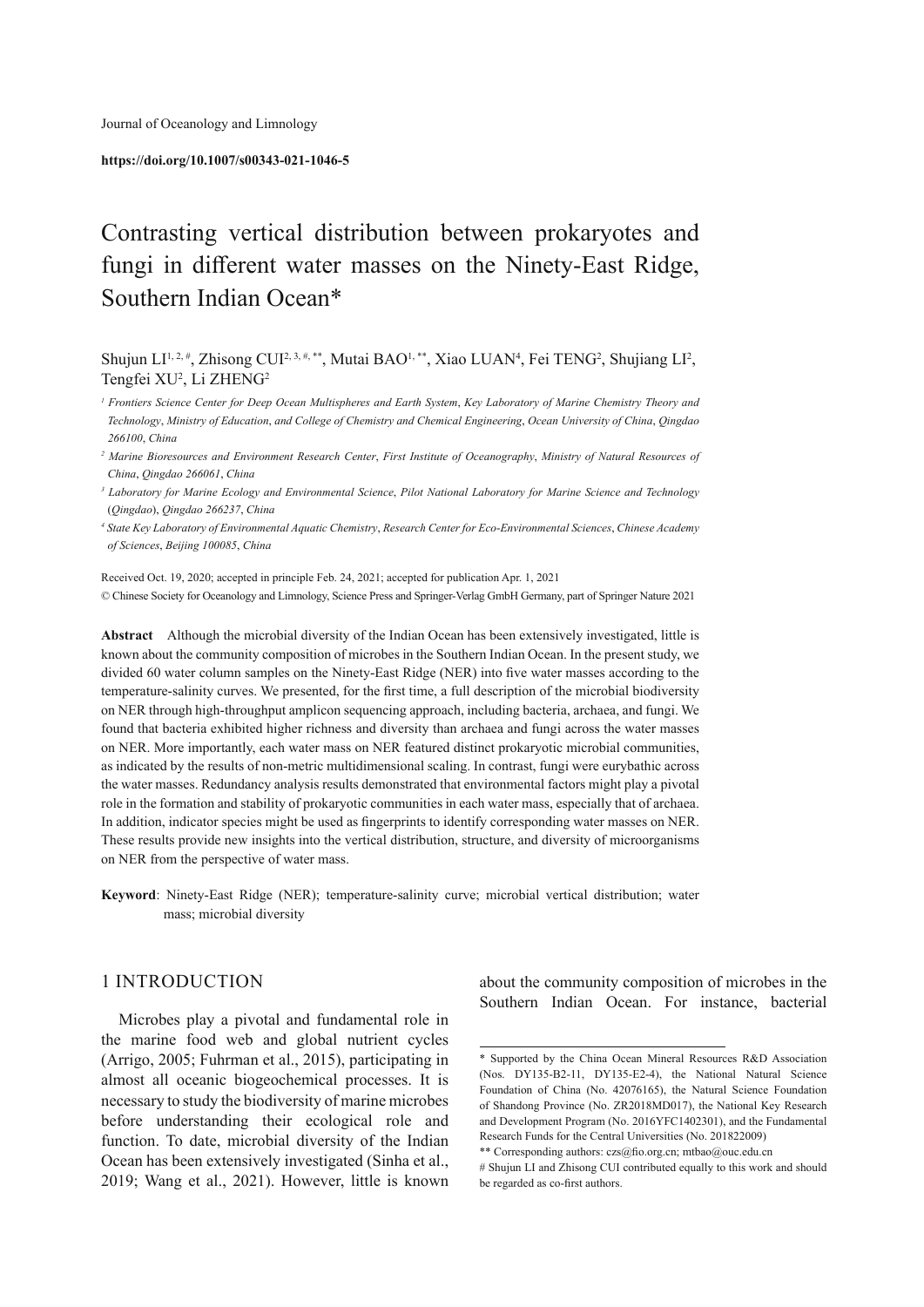distribution in the deep-sea sediments of the Central Indian Ridge and the equator region of the Indian Ocean have been investigated (Hoek et al., 2003; Khandeparker et al., 2014). Qian et al. (2018) characterized the composition of bacterial and archaeal communities from rare earth elements-rich sediments at a depth of approximately 4 800 m in the Indian Ocean by Illumina high-throughput sequencing targeting 16S rRNA genes.

 The mid-ocean ridges are unique ecosystems in terms of the structure of the benthic and pelagic communities they harbor, as well as the relatively high biomass of some ridges (Ingole and Koslow, 2005; Ramirez-Llodra et al., 2010). These ridges represent the current research hotspots (Ramirez-Llodra et al., 2010). Ninety-East Ridge (NER) is an earthquake-free ridge in the south-north direction along the line of 90°E in the Indian Ocean (Krishna et al., 1999). It is part of the mid-ocean ridge. In addition, NER is one of the most complicated regions exhibiting unique tectonic, topographic, bathymetric, and hydrographic features (Gao et al., 2021). These factors influence the distribution and ultimately the structuring of bacterial communities in water (Qian et al., 2018). However, it remains unclear how microbial communities respond differently to the changes in environmental conditions along the vertical gradient of various depths. Therefore, the study of the microbial community composition and biodiversity of the rarely-explored water column on NER in Indian Ocean can provide new insights into the structure and function of this unique bathypelagic ecosystem.

 A water mass is a large body of water with relatively uniform physical, chemical, and biological characteristics and generally the same changing trends that exhibits significant differences from the surrounding seawater (Sverdrup et al., 1942; Yoshida et al., 1971). A water mass defines the diffusion boundary of the matter in it. Previous investigators used water masses to study the vertical microbial diversity of pelagic ecosystems. For instance, Lovejoy et al. (2006) analyzed the microbial eukaryote diversity of five different water masses in the Arctic Ocean using 18S rRNA gene clone library. In addition, another previous study characterized the taxonomic and functional community diversity of different water masses in the Southwestern Atlantic Ocean (SAO) (Junior et al., 2015). Compared with the microbial community diversity of the global ocean, the SAO harbored a significant portion of endemic gene diversity (Junior et al., 2015).

 Improving our knowledge of the biodiversity of all microbial species is of great importance because ubiquitous and extensive interplay exists among different types of microbes so that they function as a whole to participate in important biogeochemical processes. However, almost all studies to date have only investigated a specific category of microorganisms rather than the whole microbial community, including bacteria, archaea, and fungi. For instance, Li et al. (2019a) assessed the depth-related distribution pattern of fungal communities along the water columns from the epi- to abyss-opelagic zones of the Western Pacific Ocean using internal transcribed spacer 2 (ITS2) metabarcoding. In addition, a previous study presented the first "snapshot" on biodiversity and spatial distribution of the bacteria in water columns in the Eastern Indian Ocean. This study suggested a more pronounced stratified distribution pattern with a detailed description of the bacterial community structure by pyrosequencing (Wang et al., 2016).

 In view of the internal homogeneity of the water mass, we proposed the hypothesis that distinct microbial assemblage (including bacteria, archaea, and fungi) existed in different water masses on NER, and the microbial community structures were mainly controlled by the corresponding environmental factors of the water masses. In the present study, we first divided the water column samples from NER into five water masses according to the temperaturesalinity curves  $(T-S$  curves). Then, we used highthroughput amplicon sequencing approach and bioinformatics to present a full and comparative description of the microbial community structure and biodiversity on NER, including bacteria, archaea, and fungi.

## 2 MATERIAL AND METHOD

## **2.1 Sampling and demarcation of water masses by**  *T* **-** *S* **curves**

 Seawater was sampled with a CTD rosette (Seabird 911, SeaBird Electronics, Bellevue, Washington, USA) at 12 stations on NER (Fig.1a) from Dec. 2018 to Jan. 2019. Five samples were taken at depths ranging from 5 m to 5 000 m at each station. After sampling, the filtration has been done with a filter bowl (PALL, EastHills, NY, USA) and a diaphragm pump (Jinteng, Tianjin, China) on board. For epipelagic waters (depth <1 000 m), 2 L of seawater was filtered through a 0.22-μm pore-size membrane (Whatman, 47-mm diameter) at -0.08 MPa to collect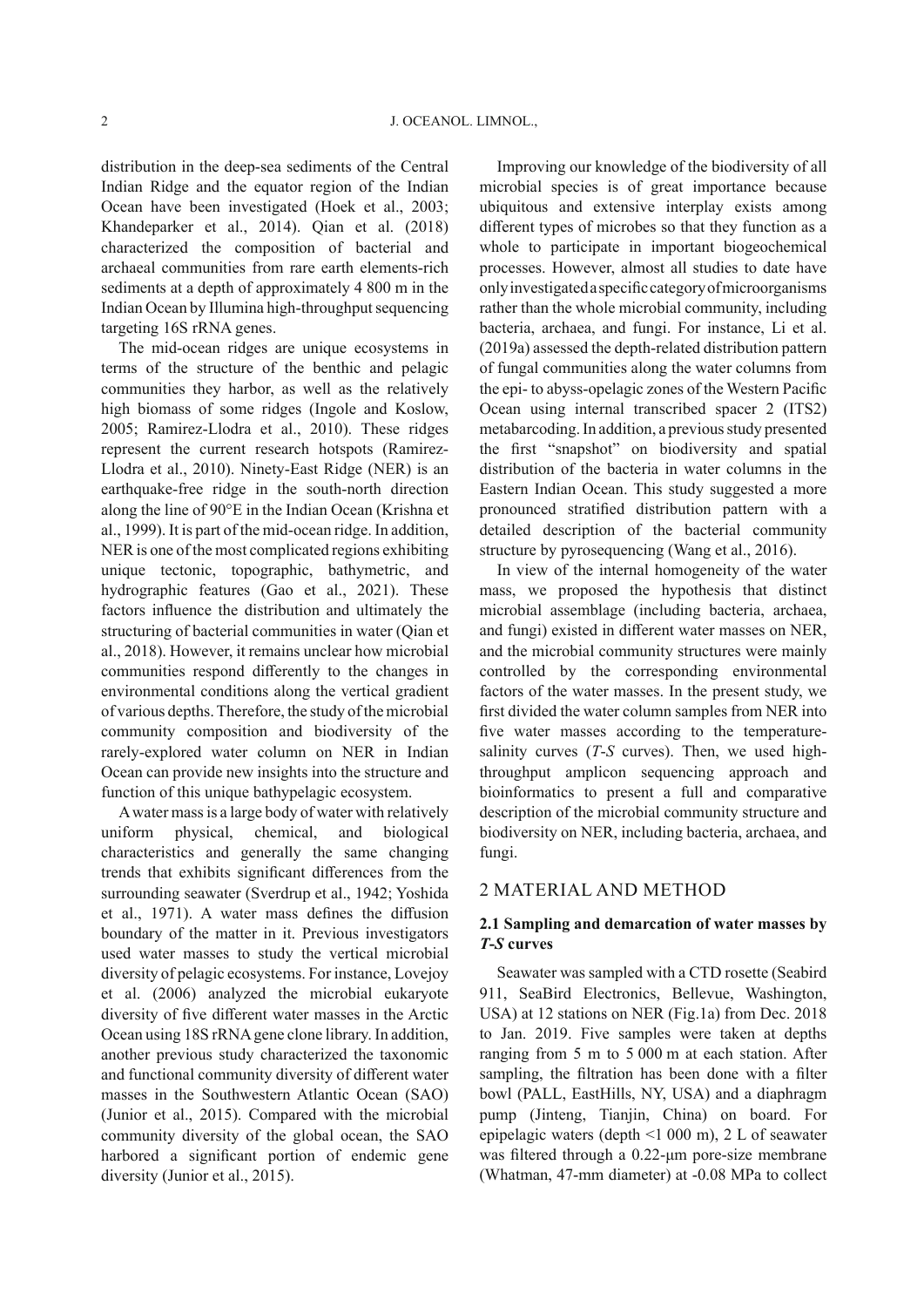



 a. the geographic locations of 12 sampling stations on NER. The red solid circles represent the investigation sites in Southern Indian Ocean; b. the presence of five different water masses on NER suggested by the *T*-*S* curves derived from the data of 12 CTD stations. The *X*-axis indicates salinity. The *Y*-axis indicates temperature (°C). The value on the isolines represents density of seawater (kg/m<sup>3</sup>), e.g., 27 represents 1 027 kg/m<sup>3</sup> (the value +1 000). Different colored dots represent different stations. SW represents the water mass of surface water; SSW represents the water mass of subsurface water; MW represents the water mass of mode water; IW represents the water mass of intermediate water; DBW represents the water mass of deep water and bottom water.

microbial biomass. For bathypelagic waters (depth >1 000 m), 10 L of water was pretreated by the same method. Then, the membranes with biomass were kept at -80 °C on board prior to DNA extraction.

*T*-S curves were generated from the physical oceanographic data of these 12 stations using Matlab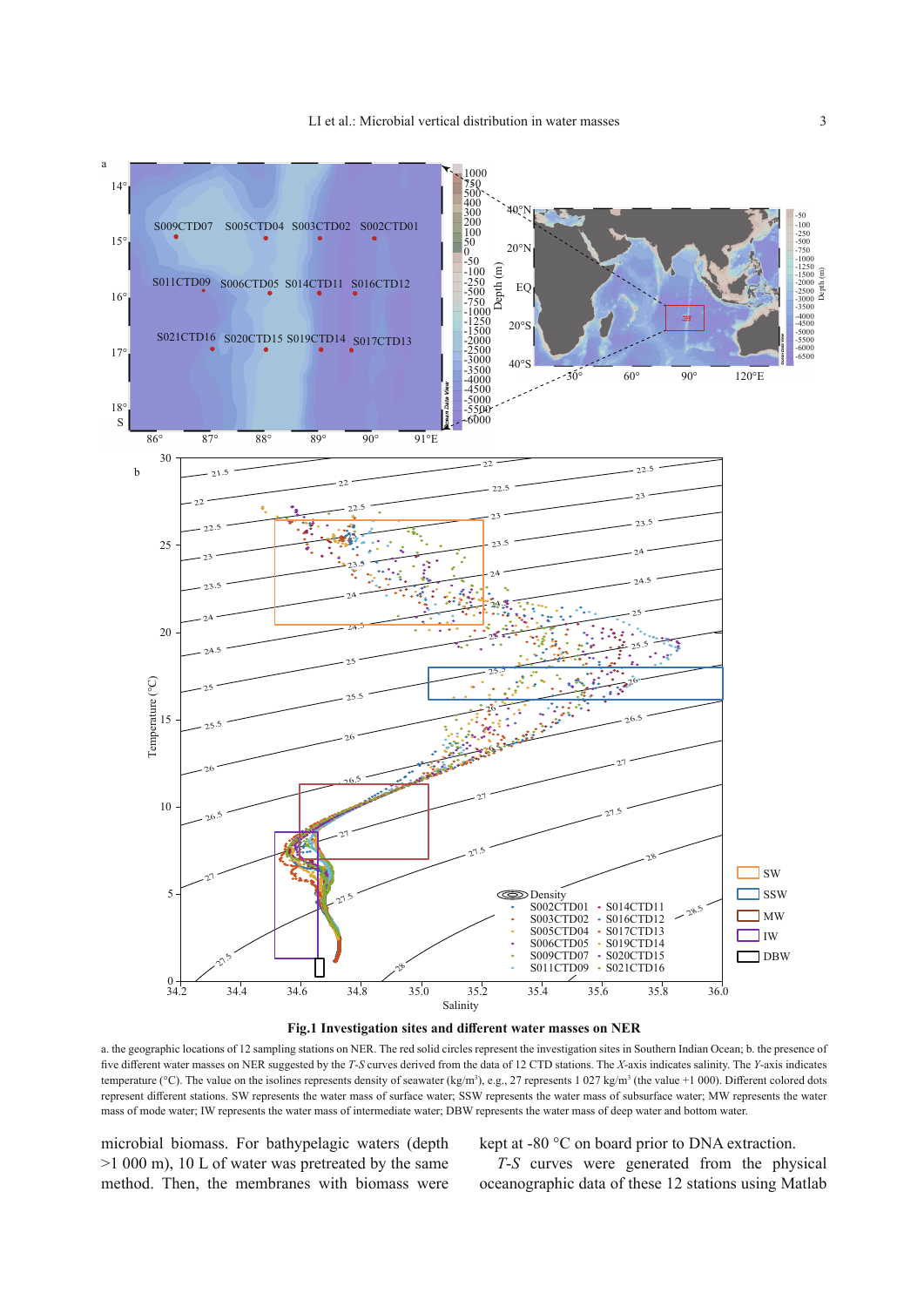| Water masses<br>on NER         | Acronym    | Physical oceanographic features |                |                              |              | Number of      |                                                                                |  |
|--------------------------------|------------|---------------------------------|----------------|------------------------------|--------------|----------------|--------------------------------------------------------------------------------|--|
|                                |            | Temperature $(^{\circ}C)$       | Salinity       | Density $(kg/m^3)$           | Depth $(m)$  | samples        | <b>Brief</b> description                                                       |  |
| Surface water                  | SW         | $20.0 - 27.0$                   | $34.4 - 35.2$  | 1 0 24.5                     | < 100        | 37             | Trophic Indian Ocean surface water,<br>broad range of temperature and salinity |  |
| Subsurface water               | <b>SSW</b> | $16.0 - 18.0$                   | $35.0 - 35.8$  | 1 0 2 5 .5                   | $100 - 300$  | 11             | Relatively broad range of salinity                                             |  |
| Mode water                     | <b>MW</b>  | $7.0 - 11.0$                    | $34.6 - 35.0$  | $026.5 - 1027.0$             | $400 - 800$  | 2              | Liner relationship between<br>temperature and salinity                         |  |
| Intermediate water             | <b>IW</b>  | $3.0 - 9.0$                     | $34.5 - 34.65$ | 1 027.0-1 027.5              | $800 - 1500$ | $\overline{c}$ | Controlled by Antarctic intermediate<br>water (AIW) transporting northward     |  |
| Deep water and<br>bottom water | <b>DBW</b> | $1.0 - 3.0$                     |                | 34.65-34.70 1 027.5-1 027.75 | >1,500       | 8              | The variation of temperature and<br>salinity is insignificant                  |  |

 **Table 1 Five water masses on NER and their physical oceanographic features** 

(version R2010a) immediately after sampling. The profile of the *T*-*S* curves indicated the presence of five different water masses (Fig.1b; Table 1). Accordingly, these 60 water samples were sorted into 5 water masses in order to analyze the vertical distribution of the microbial community (Hanawa and Talley, 2001; Yao et al., 2017).

#### **2.2 Physical and chemical parameters**

At each sampling station, a CTD profiler was deployed to record temperature, depth, salinity, pH, and dissolved oxygen profiles. Samples for the analysis of dissolved nutrients (nitrate, phosphate, and silicate) were filtered onto Whatman GF/F fiberglass filters, and stored at -20  $^{\circ}$ C. The chemical parameters of seawaters with depth less than or equal to 500 m were analyzed as described by Park (1969), while those of seawaters with depth greater than 500 m were downloaded from GLODAPv2 data (Key et al., 2015; Lauvset et al., 2016; Olsen et al., 2016).

#### **2.3 Total genomic DNA extraction**

 Total genomic DNA was extracted from the membrane samples described in Section 2.1 with Fast DNA SPIN extraction kits (MP Biomedicals, Santa Ana, CA, USA). Afterwards, DNA concentration was measured by NanoDrop ND-1000 spectrophotometer (Thermo Fisher Scientific, Waltham, MA, USA). The DNA molecular size was estimated by  $0.8\%$  (w/v) agarose gel electrophoresis. Then, the extracted DNA samples were stored at -80 °C.

## **2.4 High-throughput amplicon sequencing and data analysis**

 The V3-V4 region of the 16S rRNA gene was amplified from the bacterial DNA by PCR using the forward primer 5′-ACTCCTACGGGAGGCAGCA-3′ and the reverse primer 5′-GGACTACHVGGGT-

WTCTAAT-3′ (Claesson et al., 2009). The V4–V5 region of the 16S rRNA gene was amplified from the archaeal DNA by PCR using the forward primer 5′-TGYCAGCCGCCGCGGTAA-3′ and the reverse primer 5′-YCCGGCGTTGAVTCCAATT-3′ (Pires et al., 2012). The ITS1 region was amplified from the fungal DNA by PCR using the forward primer 5′-GGAAGTAAAAGTCGTAACAAGG-3′ and the reverse primer 5′-GCTGCGTTCTTCATCGATGC-3′ (White et al., 1990). Sample-specific 7-bp barcodes were incorporated into the primers for multiplex sequencing. The PCR components contained 5 μL of buffer (5×), 0.25  $\mu$ L of Fast Pfu DNA Polymerase  $(5 \text{ U/}\mu\text{L})$ ,  $2 \mu\text{L}$   $(2.5 \text{ mmol/L})$  of dNTPs,  $1 \mu\text{L}$ (10 μmol/L) of each forward and reverse primer, 1 μL of DNA Template, and 14.75  $\mu$ L of ddH<sub>2</sub>O. Thermal cycling consisted of initial denaturation at 98 °C for 5 min, followed by 25 cycles consisting of denaturation at 98 °C for 30 s, annealing at 53 °C for 30 s, and extension at 72  $\degree$ C for 45 s, with a final extension of 5 min at 72 °C. PCR amplicons were purified with Vazyme VAHTSTM DNA Clean Beads (Vazyme, Nanjing, China), and quantified using the Quant-iT PicoGreen dsDNA Assay Kit (Invitrogen, Carlsbad, CA, USA). After the individual quantification step, amplicons were pooled in equal amounts. Then, the sequencing library was prepared using TruSeq Nano DNA LT Library Prep Kit from Illumina (San Diego, California, USA). Finally, pair-end  $2 \times 250$  bp sequencing was performed using the Illumina NovaSeq platform with NovaSeq 6000 SP Reagent Kit (500 cycles) at Shanghai Personal Biotechnology Co., Ltd. (Shanghai, China).

 QIIME 2 (Bokulich et al., 2018; Bolyen et al., 2019) was used to do downstream analysis of raw sequence data generated by PE250. Briefly, raw sequence data were demultiplexed using the demux plugin followed by primers cutting with the cutadapt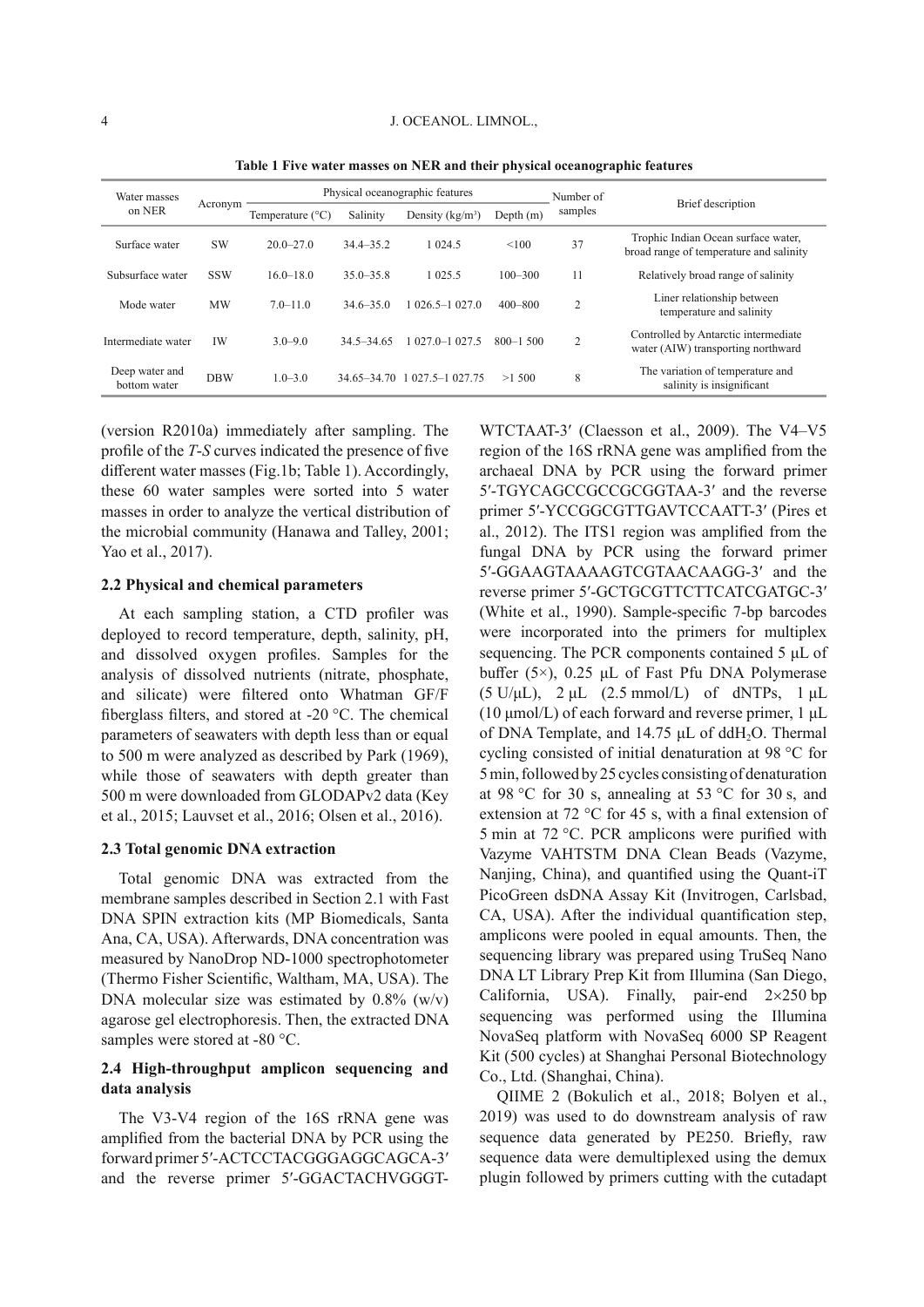| Microbial taxa | Water mass | Chaol   | Simpson | Shannon | Pielou's evenness | Observed species | Good's coverage |
|----------------|------------|---------|---------|---------|-------------------|------------------|-----------------|
| Bacteria       | <b>SW</b>  | 967     | 0.97    | 7.06    | 0.72              | 884              | 0.995           |
|                | <b>SSW</b> | 1 3 8 4 | 0.99    | 8.21    | 0.80              | 1 2 8 0          | 0.993           |
|                | MW         | 1602    | 0.99    | 8.41    | 0.80              | 1489             | 0.992           |
|                | IW         | 1527    | 0.99    | 8.25    | 0.79              | 1419             | 0.992           |
|                | <b>DBW</b> | 1 0 6 8 | 0.97    | 7.04    | 0.71              | 985              | 0.994           |
| Archaea        | <b>SW</b>  | 316     | 0.91    | 4.89    | 0.62              | 290              | 0.999           |
|                | <b>SSW</b> | 1 1 0 5 | 0.98    | 7.57    | 0.76              | 1015             | 0.996           |
|                | MW         | 1053    | 0.97    | 7.22    | 0.73              | 1 0 0 1          | 0.997           |
|                | IW         | 701     | 0.92    | 6.17    | 0.66              | 663              | 0.998           |
|                | <b>DBW</b> | 509     | 0.96    | 6.39    | 0.72              | 479              | 0.999           |
| Fungi          | <b>SW</b>  | 297     | 0.78    | 4.20    | 0.51              | 295              | 1.000           |
|                | <b>SSW</b> | 357     | 0.84    | 4.90    | 0.58              | 356              | 1.000           |
|                | MW         | 176     | 0.42    | 1.90    | 0.26              | 175              | 1.000           |
|                | IW         | 226     | 0.40    | 1.95    | 0.25              | 225              | 1.000           |
|                | <b>DBW</b> | 232     | 0.83    | 4.42    | 0.56              | 232              | 1.000           |

Table 2 Alpha diversity indices of microbial communities in different water masses on NER

 SW: water mass of surface water; SSW: water mass of subsurface water; MW: water mass of mode water; IW: water mass of intermediate water; DBW represents the water mass of deep water and bottom water.

plugin (Martin, 2011). Sequences were then quality filtered, denoised, merged, and chimera removed using the DADA2 plugin (Callahan et al., 2016) (Supplementary Tables S1–S3). Non-singleton amplicon sequence variants (ASVs) were aligned with mafft (Kazutaka et al., 2002) and used to construct a phylogeny with fasttree2 (Price et al., 2009). Bacterial samples were rarefied to  $26600$ sequences per sample. Archaeal samples were rarefied to 34 800 sequences per sample. Fungal samples were rarefied to 44 920 sequences per sample. Alphadiversity metrics, including Chao1 (Chao, 1984), Observed species, Shannon (Shannon, 1948), Simpson (Simpson, 1949), Pielou's evenness (Pielou, 1966), and Good's coverage (Good, 1953), and beta diversity metrics (Jaccard distance) were estimated using the diversity plugin. Taxonomy was assigned to ASVs using the classify-sklearn naïve Bayes taxonomy classifier in feature-classifier plugin (Bokulich et al., 2018) against the SILVA Release 132 (bacteria and archaea) /UNITE Release 8.0 (fungi) Database (Kõljalg et al., 2013).

#### **2.5 Statistic analysis**

 Sequence data analyses were mainly performed using QIIME2 and R packages (v3.2.0). We used nonmetric multidimensional scaling (NMDS) to describe the distribution characteristics of samples with Jaccard distance. We also used an analysis of similarities (ANOSIM) to compare microbial community structures among different water masses. Redundancy analysis (RDA) was used to test the relationships between environmental parameters and microbial communities to extract principal environmental factors influencing the microbial communities. The *P* value of the RDA was obtained by Monte Carlo substitution test. A linear discriminant analysis effect size (LEfSe) (Segata et al., 2011) was carried out to determine indicator species in the microbial community.

## 3 RESULT AND DISCUSSION

## **3.1 Alpha diversity of microbial communities in diff erent water masses on NER**

 The alpha diversity of microbial communities on NER was compared among water masses (Table 2). Good's coverage of microbial communities in each water mass was almost 1.000, indicating that the sequencing data was sufficient to reflect the microbial community diversity in the five water masses on NER.

 From the perspective of species, bacteria exhibited the highest richness (Chao1: 967–1 602; observed species: 884–1489), followed by archaea (Chao1: 316–1 105; observed species: 290–1 015) (Table 2). Fungi exhibited the lowest richness (Chao1: 176–357; observed species: 175–356). Similarly, bacteria exhibited the highest diversity (Shannon, 7.04–8.41;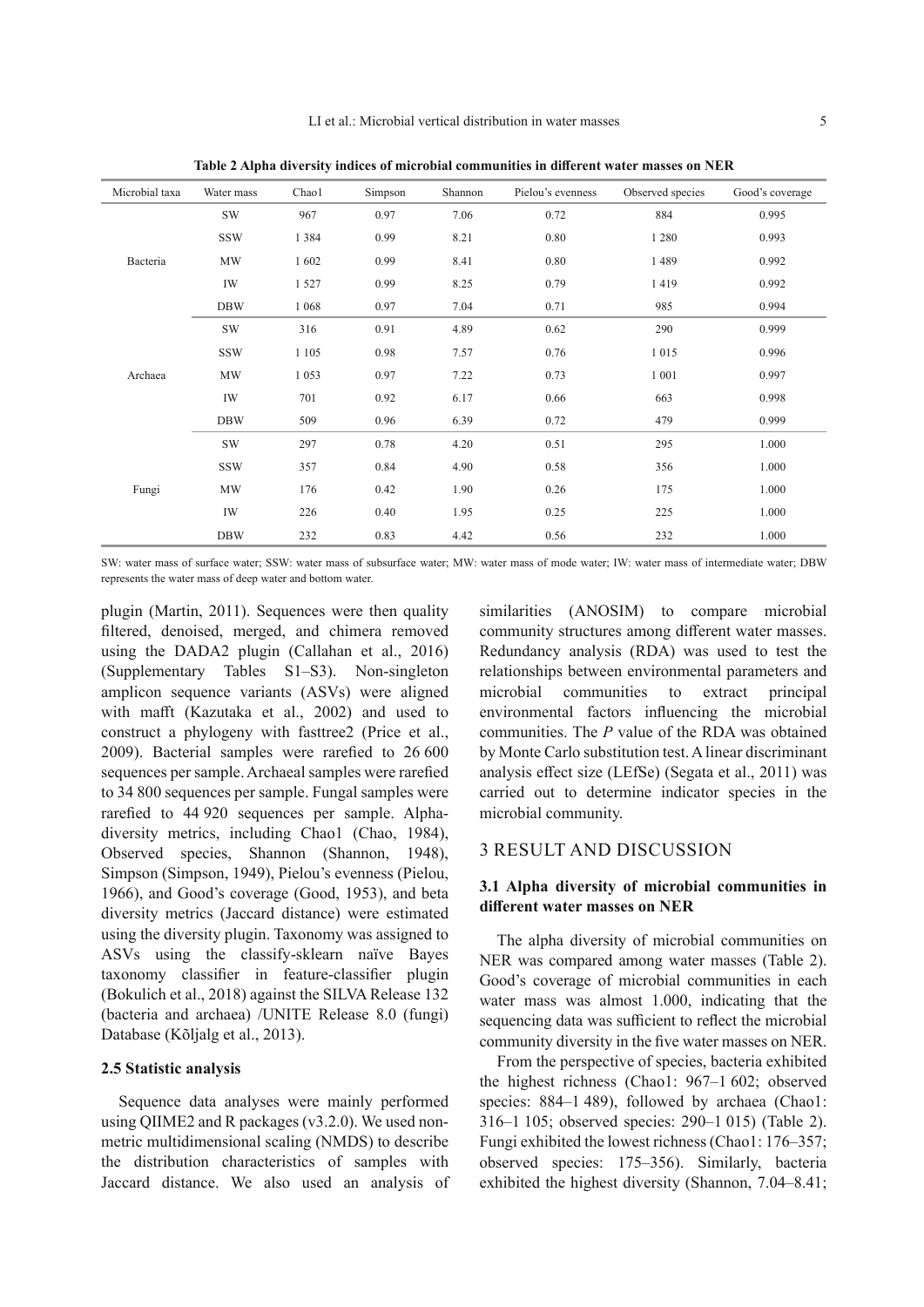

 a. bacteria; b. archaea; c. fungi. Stress<0.2 indicates that the results of NMDS analysis are reliable. Each colored point represents the microbial community structure of a water sample on NER. The dotted line ellipse indicates 95% confidence, which means that 95 out of 100 samples in this sample set will fall into it. The center point of dotted line ellipse represents the mean value of all samples in each water mass. SW: water mass of surface water; SSW: water mass of subsurface water; MW: water mass of mode water; IW: water mass of intermediate water; DBW: water mass of deep water and bottom water.

Simpson, 0.97–0.99), followed by archaea (Shannon, 4.89–7.57; Simpson, 0.91–0.98). Fungi exhibited the lowest diversity (Shannon, 1.90–4.90; Simpson, 0.40–0.84). Bacteria also exhibited the highest evenness (0.71–0.80), followed by archaea (0.62– 0.76). Fungi exhibited the lowest evenness (0.25– 0.58). Furthermore, a dissimilarity analysis based on one-way analysis of variance (ANOVA) showed that microbial alpha diversity in the water column on NER was significantly different among bacteria, archaea, and fungi (Supplementary Table S4)  $(P<0.01)$ . In brief, the alpha diversity of bacteria in the water column on NER was highest, followed by that of archaea. In contrast, fungi exhibited the lowest alpha diversity.

## **3.2 Beta diversity of microbial communities in diff erent water masses on NER**

 NMDS analysis was conducted to demonstrate the difference among the microbial community structures in each water mass (Fig.2). The result of NMDS analysis was relatively reliable for bacteria, archaea, and fungi (stress value <0.2) (Legendre and Legendre, 1998).

 The distance between two points on the plot indicated the discrepancy of the microbial community structures between the corresponding two water samples. With respect to bacterial and archaeal community structure, the samples derived from the same water mass formed a distinct and separate cluster on the plot. The discrepancy within the samples from the same water mass was lower than those of the samples derived from different water

masses. In contrast, the fungal community structure within the samples of the same water mass could exhibit even higher discrepancy than that of the water samples derived from different water masses. In addition, we performed an analysis of similarities (ANOSIM) of microbial community structure among the five water masses on NER (Supplementary Table S5). Both the bacterial and archaeal community structures exhibited significant differences among different water masses on NER ( $P$  < 0.01). In contrast, the fungal community structures exhibited no significant differences among different water masses on NER ( $P > 0.05$ ).

 In the open oceans, dispersal of bacteria and archaea is relatively passive (Winter et al., 2013), suggesting that the movement of prokaryotes might be constrained by the interface of water mass. Different water masses exhibit distinct physical oceanographic and chemical features, which are optimum for microbes with the specific traits to grow. Therefore, distinct prokaryotic community structures were stratified in corresponding water masses on NER, especially that of archaea (Fig.2; Supplementary Table S5). In another previous study, Celussi et al.  $(2010)$  analyzed bacterial community structure of five Ross Sea water masses using denaturing gradient gel electrophoresis. The results showed that different water masses on Ross Sea also harbored diverse bacterial communities.

 In contrast, fungal species were eurybathic in different water masses on NER, which was consistent with previous findings on the distribution pattern of fungal species in the deep sea (Li et al., 2019a).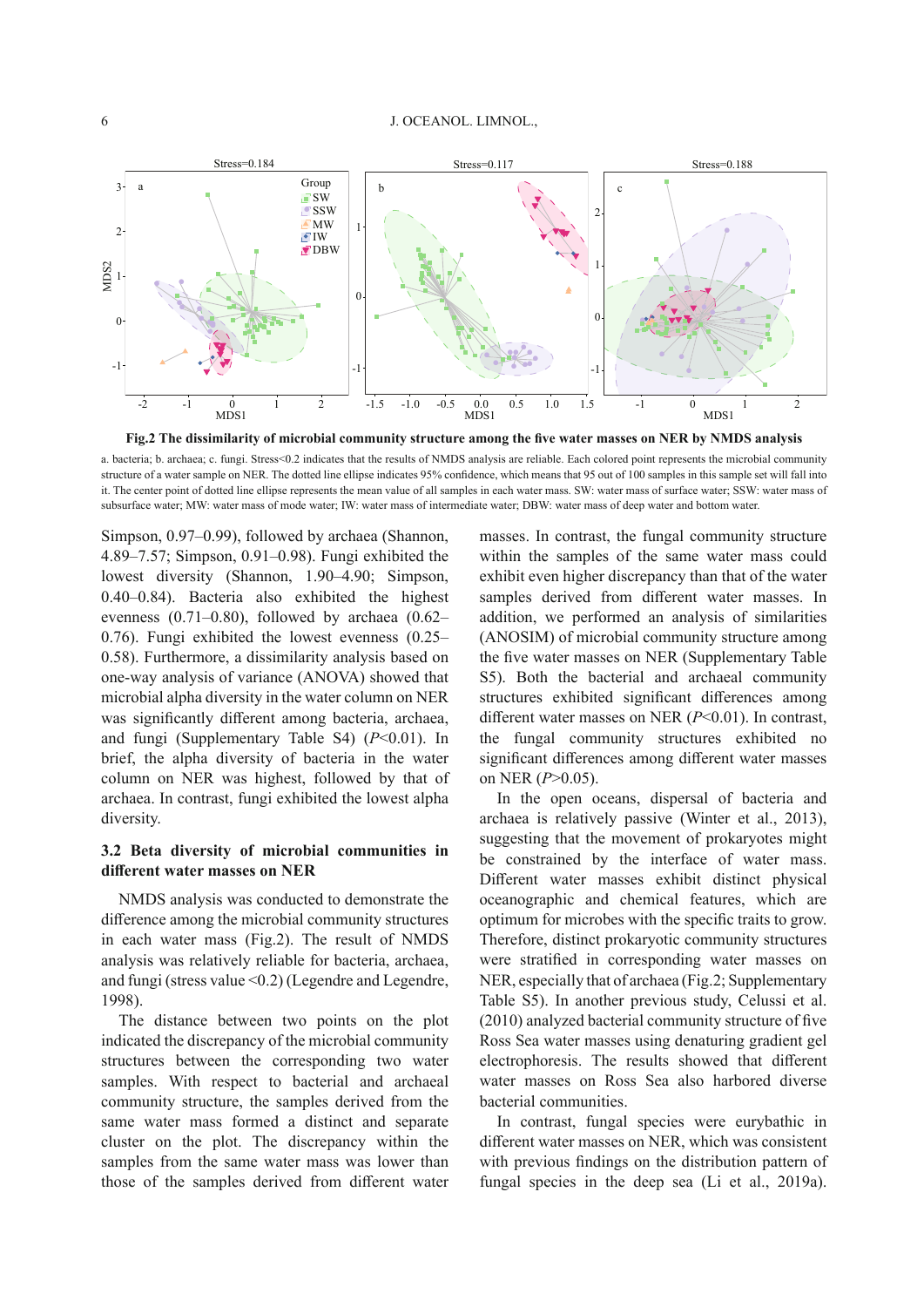Moreover, Wang et al. (2019) assessed the diversity and distribution of fungal communities from the Mariana Trench with a depth range of 1 000–4 000 m using Illumina Hiseq sequencing. The results indicated that there were many fungal taxa resources in the seawater of the Mariana Trench, and most of the same fungal species were found at various depths.

 In short, the changing environmental factors across water masses might play a key role in the formation and stabilization of prokaryotic microbial communities, but exerted limited impact on fungal community distribution.

#### **3.3 Microbial community structure in different water masses on NER**

 Each water mass on NER is distinct with respect to the physical oceanographic features (Table 1), which favor or inhibit the growth of specific microbes living in the water masses (Guo et al., 2018). Therefore, different water masses usually harbor significantly different microbial communities. We looked into the species composition of the microbial communities in the five water masses on NER by sequencing and alignment of 16S rRNA and ITS1 genes (Fig.3).

 From the perspective of bacterial species composition at the level of phylum (Fig.3a), Proteobacteria was predominant among the bacterial ASVs (>59.0%), which was consistent with previous findings on oceanic bacterial diversity (Medina-Silva et al., 2018). Actinobacteria, Bacteroidetes, Chloroflexi, Deinococcus-Thermus, Acidobacteria, and Marinimicrobia (SAR406 clade) were backbone members across the five water masses on NER, though the relative abundance of them varied from water mass to water mass. More specifically, Cyanobacteria are capable of performing photosynthesis and nitrogen fixation in the presence of light and oxygen (Herrero et al., 2001). Therefore, Cyanobacteria were the more abundant member in SW (9.7%) with available sunlight. The salinity range in SSW is relatively broader. Chloroflexi and Acidobacteria exhibit adaptability to wide range of changing salinity. Hence, these two phyla prevailed in SSW (Zhao et al., 2020). We found abundant Chloroflexi and Marinimicrobia (SAR406 clade) in MW and IW, because these two phyla mainly exist in the transition phase from the euphotic to the aphotic layers (Korlević et al., 2015). In addition, members of Actinobacteria thrive in DBW, because they adapt more easily to hostile environmental conditions in the deep ocean (Sayed et al., 2020). Each water mass harbors several dominant bacterial phyla that adapt best to the corresponding environmental conditions of the water mass.

 Regarding archaea, Euryarchaeota and Thaumarchaeota were the two predominant phyla in each water mass (Fig.3b). They have been detected in all the oceans of the world, and are ubiquitous from surface waters to the deep sea (Pereira et al., 2019). We found that Euryarchaeota was most predominant in SW, while its relative abundance dropped dramatically with increasing depth (from 80.6% in SW to 32.1% in the other four water masses). In contrast, the abundance of Thaumarchaeota was relatively lower in SW than in the rest of the water masses, but it surpassed Euryarchaeota as the most dominant archaeal phylum with increasing depth (from 18.5% in SW to 67.8% in the other four water masses). In addition, other phyla of low relative abundance  $( $0.1\%$ ) were also present in the water$ masses (Supplementary Table S6). In summary, our study reinforced previous findings by high-throughput amplicon sequencing that Euryarchaeota and Thaumarchaeota represented the majority of the sequences in the archaeal communities from extensive regions of the world's oceans, including the Pacific Ocean, the South China Sea, and Jeju Island (Choi et al., 2016; Xia et al., 2017; Li et al., 2019b).

 Regarding fungi, Ascomycota (41.1%–95.1%) was the single dominant phylum across the five water masses, followed by Basidiomycota (0.6%–5.4%) (Fig.3c). Moreover, there were also several phyla exhibiting low relative abundance  $(\leq 0.07\%)$  in the water masses (Supplementary Table S7). This profile at the phylum level was identical to that of the Central Indian Ocean Basin, which was described in the first report on culture-independent diversity of fungi from the Indian Ocean (Singh et al., 2011). Our results reinforced previous findings that Ascomycota is the largest and most widespread phylum of fungi in deepsea environments (Nagano and Nagahama, 2012; Xu et al., 2014; Li et al., 2019a).

 From the perspective of bacterial species composition at the level of genus (Fig.3d), *Candidatus Actinomarina* was the dominant genus in SW. Sva0996 marine group, also an actinobacterial taxa, was predominant in MW. Actinobacteria can assimilate phytoplankton-derived dissolved protein and are involved in the cycling of dissolved organic nitrogen in the ocean (Orsi et al., 2016). Three bacterial genera (*Thermus*, *Halomonas*, and *Leeuwenhoekiella* ) were predominant in IW. Strains of *Leeuwenhoekiella* spp. are pressure-resistant, and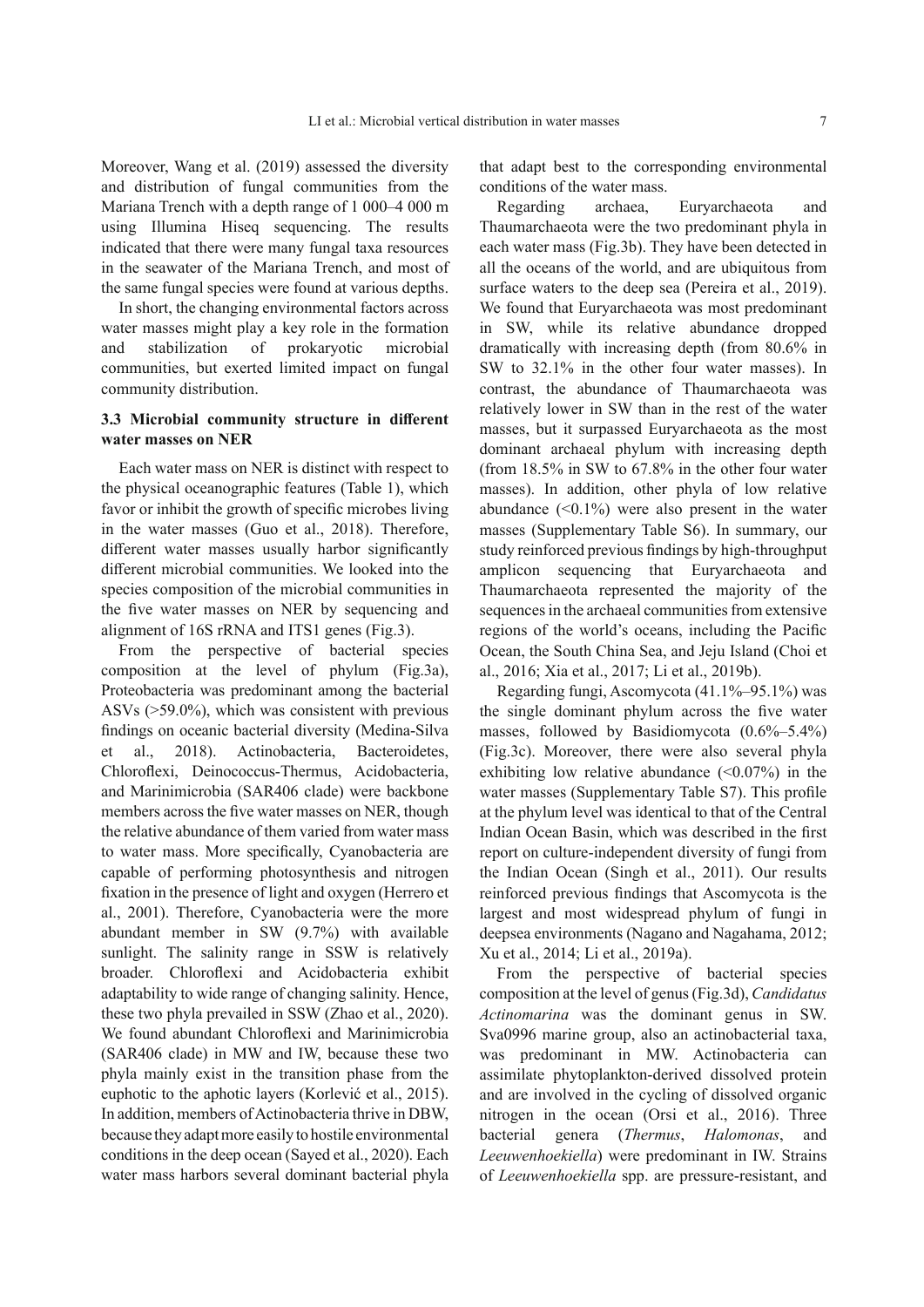

Fig.3 Relative abundance of the top 10 dominant ASVs in the five water masses at the level of phylum and genus

 a. bacterial ASVs at the level of phylum; b. archaeal ASVs at the level of phylum; c. fungal ASVs at the level of phylum; d. bacterial ASVs at the level of genus; e. archaeal ASVs at the level of genus; f. fungal ASVs at the level of genus. The size of the bar indicates the relative abundance of the ASVs. SW: water mass of surface water; SSW: water mass of subsurface water; MW: water mass of mode water; IW: water mass of intermediate water; DBW: water mass of deep water and bottom water.

have been isolated and characterized from the deep sea environment many times (Liu et al., 2016). *Limnobacter* and *Methyloversatilis* were the dominant genera in the DBW. *Limnobacter* is the dominant species of DBW owing to its psychrotolerant features (Maity et al., 2012).

 It was readily apparent that the relative abundance of archaeal genera in three water masses (MW, IW, and DBW) was surprisingly low (Fig.3e). This profile was generated for two reasons: 1) most archaeal ASVs in MW, IW, and DBW could not be identified at the genus level, and 2) only the identified archaeal genera were represented in the bar graph. Therefore, most unidentified members were not represented even though they might be abundant in the corresponding water mass. *Candidatus Nitrosopelagicus* was the dominant archaeal member in SW. Similarly, *Ca* . *Nitrosopelagicus* was the single dominant archaeal member in SSW. In addition, Marine Group III euryarchaeote SCGC AAA288-E19 was the dominant archaeal member in MW and IW. *Ca* . *Nitrosopumilus* was dominant in the DBW. *Ca* . *Nitrosopelagicus* and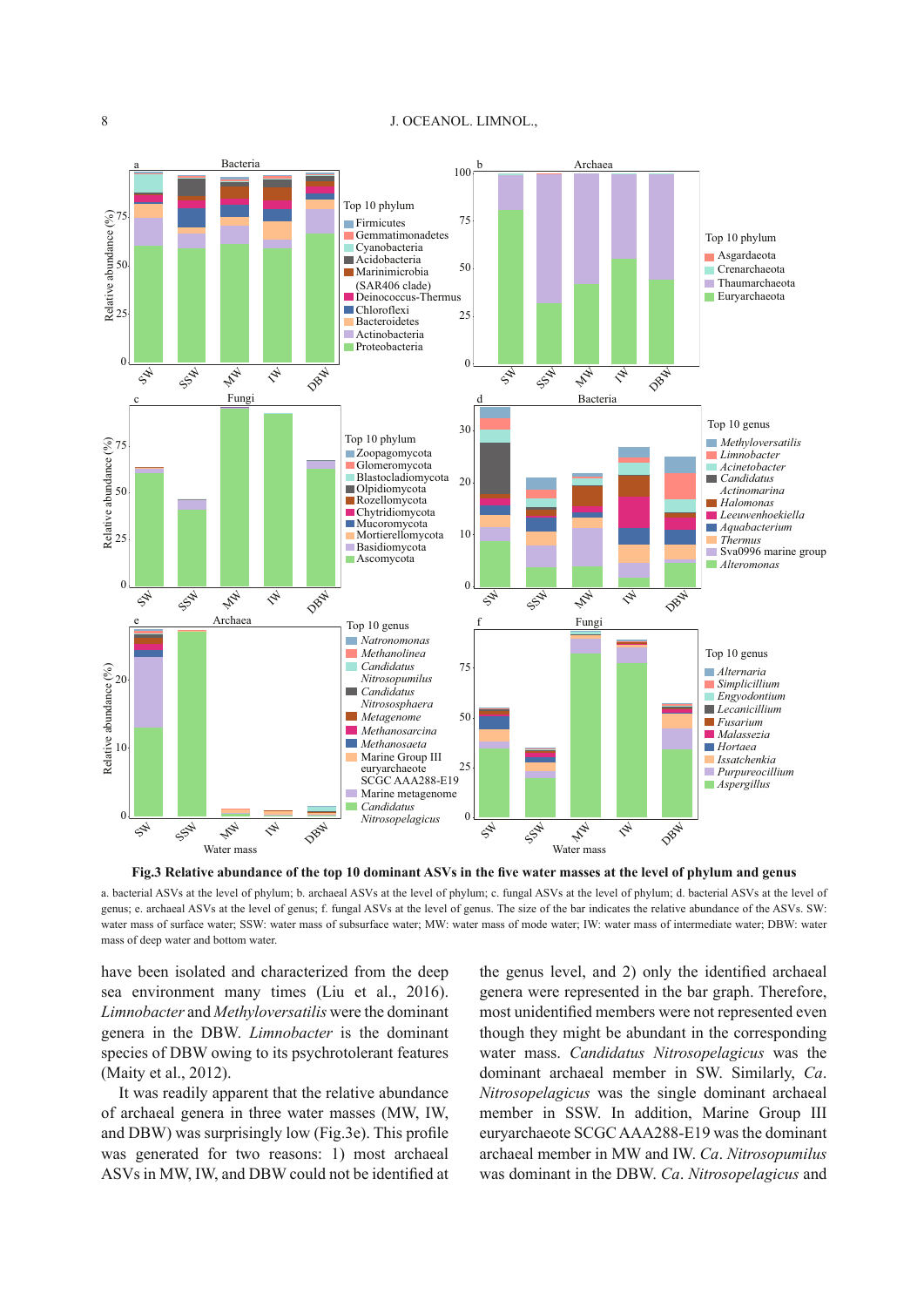

Fig.4 Redundancy analysis of the effect of environmental factors on microbial community structure in different water **masses on NER** 

a. bacteria; b. archaea; c. fungi. Each colored point represents the microbial community structure of a water sample. Points of different colors indicate different water masses. Arrows represent different influencing environmental factors. The longer the arrow is, the greater the influence of this factor on the microbiome will be. SW: water mass of surface water; SSW: water mass of subsurface water; MW: water mass of mode water; IW: water mass of intermediate water; DBW: water mass of deep water and bottom water.

*Ca* . *Nitrosopumilus* are both ammonia-oxidizing archaea (Park et al., 2012; Carini et al., 2018). The identified lineages of this phylum are known to be ammonia oxidizers that might play a significant role in natural biogeochemical cycles such as nitrogen cycling (Pester et al., 2011; Hatzenpichler, 2012).

 The top 10 most abundant fungal genera made up 66.15% of the fungal communities in the water column on NER (Fig.3f). This proportion was much higher than that of bacteria and archaea, indicating a less complex fungal community structure. The relative abundance of *Aspergillus* was the highest across the five water masses, especially in MW and IW (>78%). The next predominant genera were *Purpureocillium* and *Issatchenkia* . *Aspergillus* was among the most common fungal genera in deep-sea ecosystems (Nagano and Nagahama, 2012). The class Archaeorhizomycetes, which includes most characterized *Aspergillus* species, exhibits its broad distribution across diverse ecosystems and its high species diversity within sites (Rosling et al., 2013). Rosling et al. (2011) formally described it as comprising hundreds of cryptically reproducing filamentous species that do not form recognizable mycorrhizal structures and have a saprotrophic lifestyle.

# **3.4 Environmental factors affecting the structure** of microbial communities in the different water **masses on NER**

 The physical and chemical parameters of 60 seawater samples derived from NER were summarized in Table 1. Then, RDA was performed between the

structure of microbial communities in water masses on NER and the corresponding environmental parameters to explore their correlations (Fig.4). It can be easily seen that environmental factors exerted significant impacts on the structure of bacterial and archaeal communities in each water mass  $(P=0.001)$ (Fig.4a–b). On the contrary, the same environmental factors exerted insignificant impacts on the structure of fungal communities in each water mass  $(P>0.05)$ (Fig.4c). In order to further determine the variables which significantly influence microbial community structure, a forward selection procedure (Uraibi et al., 2017) was performed (Supplementary Table S8). The results showed that environmental factors including temperature, salinity, depth, and nitrate, phosphate, and silicate content exhibited a significant influence on bacterial and archaeal communities  $(P<0.05)$ . In contrast, only temperature and nitrate exhibited significant effects on the fungal community  $(P<0.05)$ .

The bacterial communities in SW were significantly influenced by temperature  $(Fig.4a; P=0.001)$ (Supplementary Table S8;  $P<0.05$ ). At the global scale, positive correlations between bacterial richness and sea-surface temperature have been observed (Pommier et al., 2007; Fuhrman et al., 2015). Sunagawa et al. (2015) demonstrated that vertical stratification of epipelagic and mesopelagic bacterial communities was mostly driven by temperature using metagenomic data from 68 different sites across different oceans. However, the SSW bacterial community was strongly influenced by salinity (Fig.4a; *P* =0.001) (Supplementary Table S8; *P* <0.05). The salinity in SSW changed in very broad range, so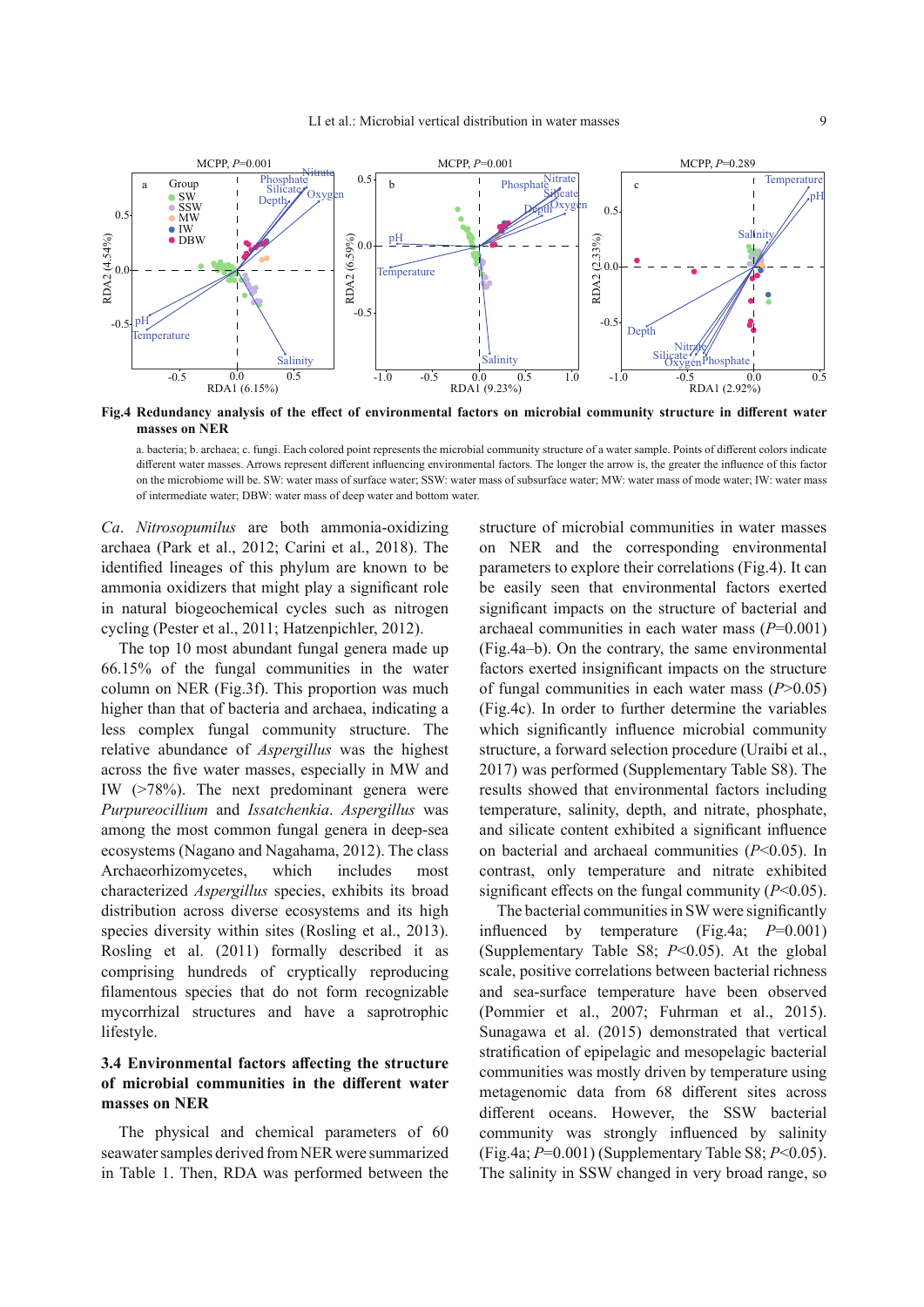



a. bacteria; b. archaea; c. fungi. A significance alpha of 0.05 and an effect size threshold of 2 were used for all biomarkers evaluated. The indicator species in different water masses are listed on the left. The linear discriminant analysis (LDA) score is on the bottom. SW: water mass of surface water; SSW: water mass of subsurface water; DBW: water mass of deep water and bottom water. LEfSe analysis results of MW and IW are not available due to insufficient samples from these two water masses.

that only microbes capable of efficiently adapting to the shifting salinity could survive (Kuchi and Khandeparker, 2020). The bacterial communities in MW, IW, and DBW exhibited stronger relationships with combined parameters, including depth and nitrate, phosphate, and silicate content (Fig.4a;

 $P=0.001$ ) (Supplementary Table S8;  $P<0.05$ ). Since temperature and salinity are relatively constant in deeper water masses, including MW, IW, and DBW, the bacterial community is more susceptible to the changing parameters including pressure (depth) and nutrients (Gao et al., 2021). Consequently, the environmental factors (temperature, salinity, depth, and nitrate, phosphate, and silicate content) exerted significant impacts on bacterial communities in various water masses.

The environmental parameters affecting the archaeal community structure in each water mass were identical to those of bacteria (Fig.4a–b;  $P=0.001$ ). We speculated that prokaryotic species shared similar adaptation mechanisms to change in the environment in water masses on NER (Gao et al., 2021).

 The RDA results clearly demonstrated that single or multiple combined environmental factors altered the prokaryotic community structures in different water masses on NER. Here, temperature was a key environmental variable affecting the prokaryotic communities in SW, salinity was a key environmental variable affecting the prokaryotic communities in SSW, and combined environmental parameters (including depth and nitrate, phosphate, and silicate content) played a pivotal role in affecting the prokaryotic communities in deeper water masses, including MW, IW, and DBW.

#### **3.5 Indicator species of the microbial communities in diff erent water masses on NER**

 The standardized heatmap presents the top 30 most abundant microbial genera in each water mass on NER (Supplementary Fig.S1). Remarkably, each water mass was distinguished by a phylogenetically close cluster of genera, the abundance of which was higher than that of the rest water masses. In contrast, the genera of high abundance derived from different water masses were phylogenetically distant from each other. Therefore, these results suggested the presence of signature microbial taxa in each water mass on NER. Furthermore, LEfSe and cladogram analyses were performed to determine the indicator species of bacteria, archaea, and fungi in SW, SSW, and DBW, respectively (Fig.5, Supplementary Fig.S2).

 With respect to bacteria, the AEGEAN 169 marine group, SAR116 clade, and NS9 marine group were the main indicator species in SW (Fig.5a). *Alteromonas* , *Leeuwenhoekiella* , *Sulfi tobacter* , and Sphingomonadaceae were the main indicator species in SSW. *Rhodococcus*, Micavibvionaceae, and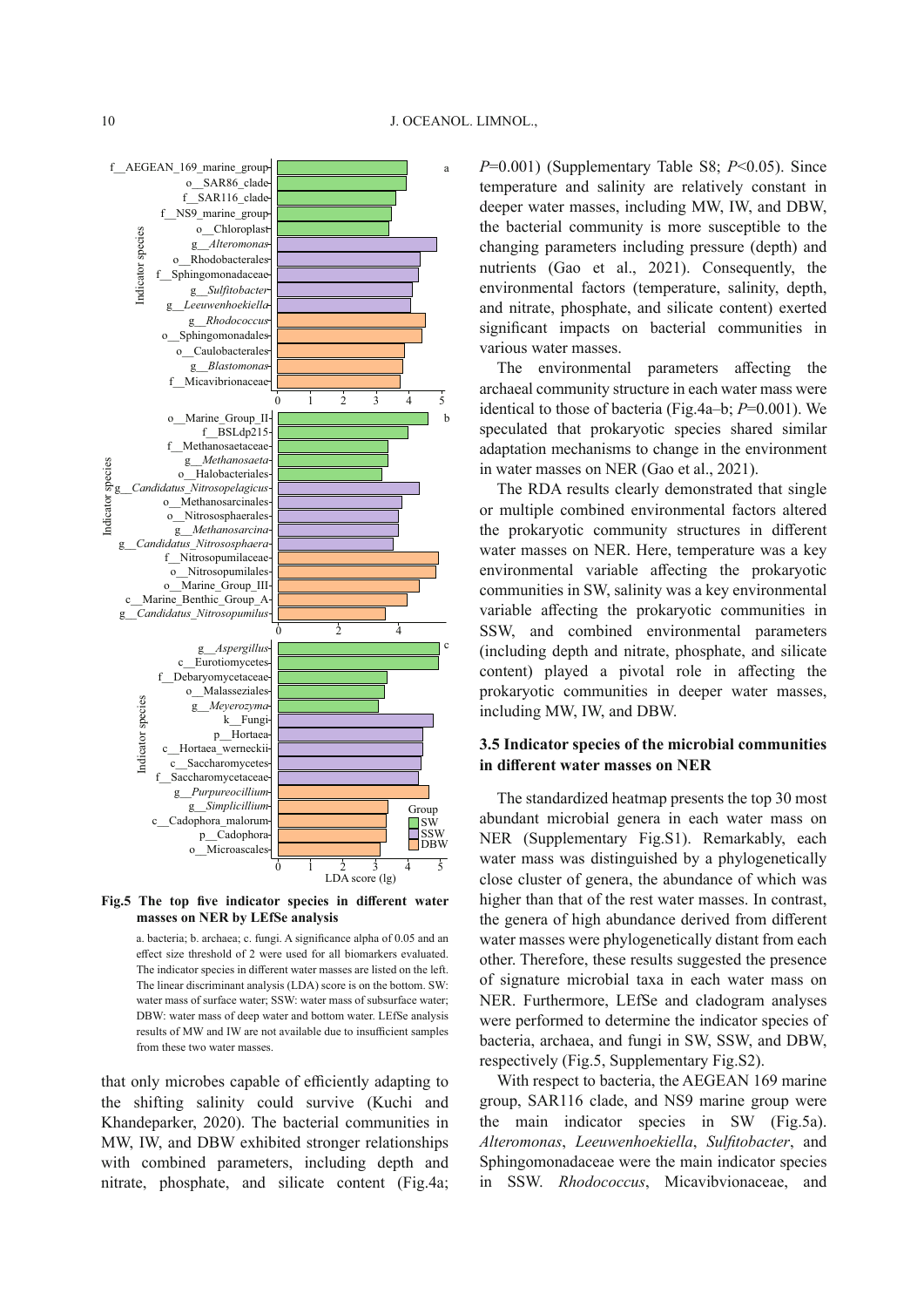*Blastomonas* were the main indicator species in DBW. The indicator species of each water mass adapt well to the environmental conditions of the water mass in which they reside. For example, the AEGEAN 169 marine group exhibits a potentially interesting adaptation to high solar irradiance (Reintjes et al., 2019), the abundance of which is closely related to phytoplanktons (Yang et al., 2015). *Alteromonas* exhibits relatively strong tolerance to salinity, so it could adapt to the SSW environment (Qin et al., 2020). In addition, strains of *Rhodococcus* have been characterized as piezophiles (Picard and Daniel, 2013). Therefore, this genus could adapt to hostile deep-sea environments with high hydrostatic pressure (Hackbusch et al., 2020).

 Among the archaea, BSLdp215 and Methanosaetaceae were the main indicator species in SW (Fig.5b). *Candidatus Nitrosopelagicus* , *Canidatus Nitrososphaera* , and *Methanosarcina* were the main indicator species in SSW. *Canidatus Nitrosopumilus* and Nitrosopumilaceae were the main indicator species in DBW. The archaeal indicator species in each water mass are also well-adapted to the physicochemical conditions of the corresponding water mass. For instance, *Candidatus Nitrosopelagicus* can grow chemolithoautotrophically by aerobically oxidizing ammonia to nitrite (Brochier-Armanet et al., 2008). Thus, aerobic ammonia oxidation appears to be an important pathway in nitrogen cycling in SSW. In addition, several studies have demonstrated that Nitrosopumilaceae are more frequently recovered from deep water (Wemheuer et al., 2019).

 With respect to fungi, Debaryomycetaceae was the main indicator species in SW (Fig.5c). Saccharomycetaceae was the main indicator species in SSW. *Simpcicillium* and *Purpureocillium* were the main indicator species in DBW. Again, the fungal indicator species adapt well to the environmental conditions of each water mass, but there are fewer indicator species at the levels of family and genus.

 In short, LEfSe and cladogram analyses further suggested that different water masses on NER harbor distinct microbial taxa that represent the biological features of the corresponding water mass to some extent. The indicator species dwelling in each water mass might be used as fingerprints to discriminate corresponding water masses on NER. Though further studies are needed to reinforce this assertion, the present study presented a potential method to identify oceanic water masses using microbiology.

## 4 CONCLUSION

 In the present study, we sorted 60 pelagic water samples on NER into five water masses using featured *T*-*S* curves. The vertical stratification and diversity of microbial communities in each water mass were characterized. Bacteria exhibited the highest richness and diversity across the water masses on NER. RDA results suggested that environmental factors in the water masses might play a pivotal role in the formation and stability of the distinct prokaryotic community structure in each water mass. LEfSe analysis further revealed that each water mass harbored distinct indicator species. These indicator species might be used as potential signatures to identify the corresponding water masses on NER. These results substantially reinforced the biological nature of pelagic water masses from the perspective of microbiology. In conclusion, it is robust and feasible to study the vertical distribution, structure, and diversity of microorganisms in pelagic ecosystems based on water masses.

#### 5 DATA AVAILABILITY STATEMENT

The NovaSeq FASTQ files and the identifier barcode files were deposited in the National Center for Biotechnology Information Sequence Read Archive (SRA) under BioProject Accession No. PRJNA655383 (https://www.ncbi.nlm.nih.gov/sra/ PRJNA655383).

#### 6 ACKNOWLEDGMENT

This is the Key Laboratory of Marine Chemistry Theory and Technology (Ocean University of China), Ministry of Education (MCTL) (Contribution No. 249).

#### **References**

- Arrigo K R. 2005. Marine microorganisms and global nutrient cycles. *Nature*, 437(7057): 349-355, https://doi.org/10. 1038/nature04159.
- Bokulich N A, Kaehler B D, Rideout J R, Dillon M, Bolyen E, Knight R, Huttley G A, Caporaso J G. 2018. Optimizing taxonomic classification of marker-gene amplicon sequences with OIIME 2's q2-feature-classifier plugin. *Microbiome* , **6** : 90. https://doi.org/10.1186/s40168-018- 0470-z.
- Bolyen E, Rideout J R, Dillon M R, Bokulich N A, Abnet C C, Al-Ghalith G A, Alexander H, Alm E J, Arumugam M, Asnicar F, Bai Y, Bisanz J E, Bittinger K, Brejnrod A, Brislawn C J, Brown C T, Callahan B J, Caraballo-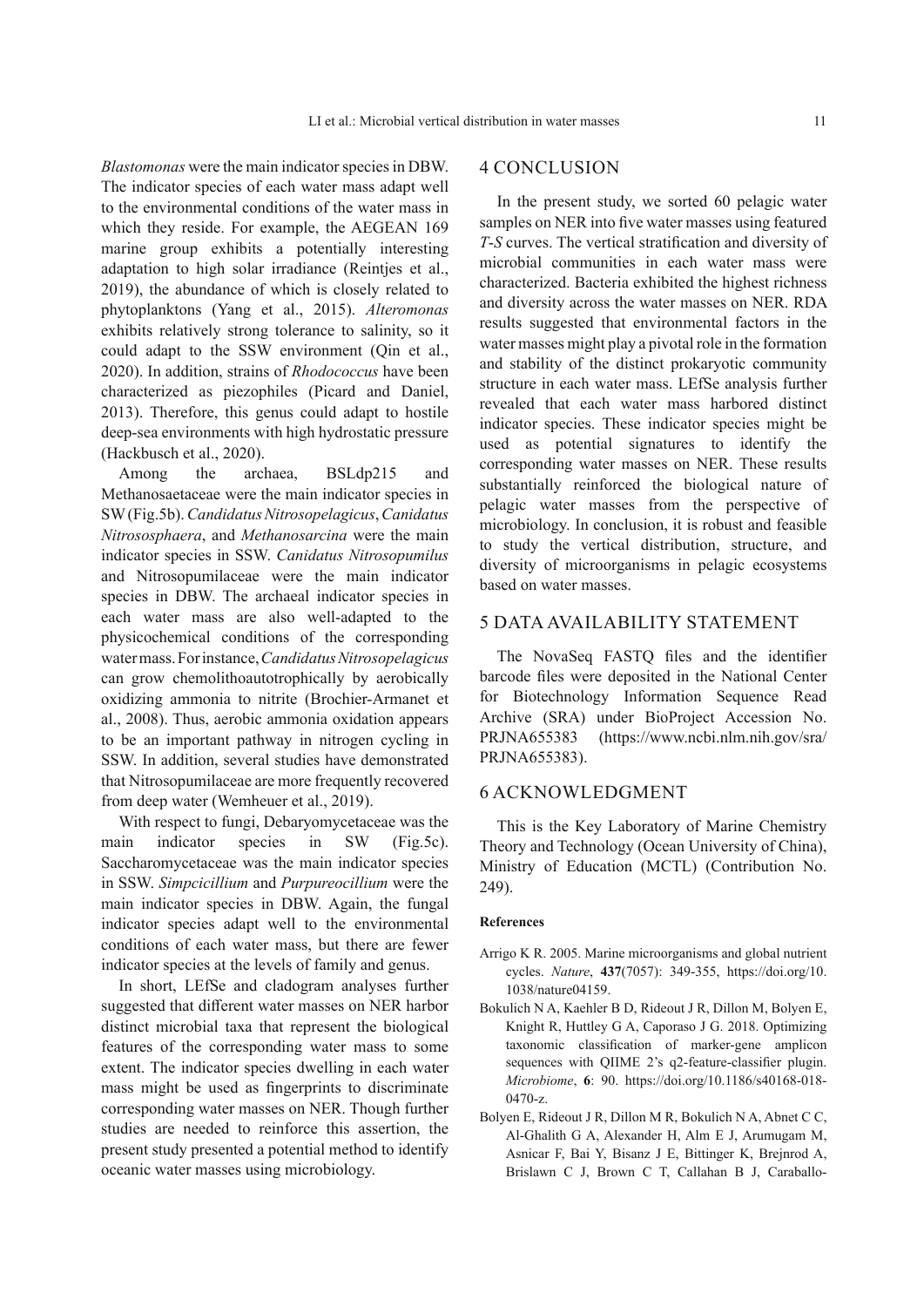Rodríguez A M, Chase J, Cope E K, Da Silva R, Diener C, Dorrestein P C, Douglas G M, Durall D M, Duvallet C, Edwardson C F, Ernst M, Estaki M, Fouquier J, Gauglitz J M, Gibbons S M, Gibson D L, Gonzalez A, Gorlick K, Guo J R, Hillmann B, Holmes S, Holste H, Huttenhower C, Huttley G A, Janssen S, Jarmusch A K, Jiang L J, Kaehler B D, Kang K B, Keefe C R, Keim P, Kelley S T, Knights D, Koester I, Kosciolek T, Kreps J, Langille M G I, Lee J, Ley R, Liu Y X, Loftfield E, Lozupone C, Maher M, Marotz C, Martin B D, McDonald D, McIver L J, Melnik A V, Metcalf J L, Morgan S C, Morton J T, Naimey A T, Navas-Molina J A, Nothias L F, Orchanian S B, Pearson T, Peoples S L, Petras D, Preuss M L, Pruesse E, Rasmussen L B, Rivers A, Robeson M S II, Rosenthal P, Segata N, Shaffer M, Shiffer A, Sinha R, Song S J, Spear J R, Swafford A D, Thompson L R, Torres P J, Trinh P, Tripathi A, Turnbaugh P J, Ul-Hasan S, van der Hooft J J J, Vargas F, Vázquez-Baeza Y, Vogtmann E, von Hippel M, Walters W, Wan Y H, Wang M X, Warren J, Weber K C, Williamson C H D, Willis A D, Xu Z Z, Zaneveld J R, Zhang Y L, Zhu Q Y, Knight R, Caporaso J G. 2019. Reproducible, interactive, scalable and extensible microbiome data science using QIIME 2. *Nature Biotechnology* , **37** (8): 852-857, https://doi.org/10.1038/ s41587-019-0209-9.

- Brochier-Armanet C, Boussau B, Gribaldo S, Forterre P. 2008. Mesophilic crenarchaeota: proposal for a third archaeal phylum, the Thaumarchaeota. *Nature Reviews Microbiology* , **6** (3): 245-252, https://doi.org/10.1038/ nrmicro1852.
- Callahan B J, McMurdie P J, Rosen M J, Han A W, Johnson A J A, Holmes S P. 2016. DADA2: high-resolution sample inference from Illumina amplicon data. *Nature Methods* , **13** (7): 581-583, https://doi.org/10.1038/nmeth.3869.
- Carini P, Dupont C L, Santoro A E. 2018. Patterns of thaumarchaeal gene expression in culture and diverse marine environments. *Environmental Microbiology* , **20** (6): 2112-2124, https://doi.org/10.1111/1462-2920.14107.
- Celussi M, Bergamasco A, Cataletto B, Umani S F, Del Negro P. 2010. Water masses' bacterial community structure and microbial activities in the Ross Sea, Antarctica. *Antarctic Science* , **22** (4): 361-370, https://doi.org/10.1017/ S0954102010000192.
- Chao A. 1984. Nonparametric estimation of the number of classes in a population. *Scandinavian Journal of Statistics* , **11** (4): 265-270.
- Choi H, Koh H W, Kim H, Chae J C, Park S J. 2016. Microbial community composition in the marine sediments of Jeju Island: next-generation sequencing surveys. *Journal of Microbiology and Biotechnology* , **26** (5): 883-890, https:// doi.org/10.4014/jmb.1512.12036.
- Claesson M J, O'Sullivan O, Wang Q, Nikkilä J, Marchesi J R, Smidt H, de Vos W M, Ross R P, O'Toole P W. 2009. Comparative analysis of pyrosequencing and a phylogenetic microarray for exploring microbial community structures in the human distal intestine. *PLoS One* , **4** (8): e6669, https://doi.org/10.1371/journal.

pone.0006669.

- Fuhrman J A, Cram J A, Needham D M. 2015. Marine microbial community dynamics and their ecological interpretation. *Nature Reviews Microbiology* , **13** (3): 133- 146, https://doi.org/10.1038/nrmicro3417.
- Gao P, Qu L Y, Du G X, Wei Q S, Zhang X L, Yang G. 2021. Bacterial and archaeal communities in deep sea waters near the Ninetyeast Ridge in Indian Ocean. *Journal of Oceanology and Limnology* , **39** (2): 582-597, https://doi. org/10.1007/s00343-020-9343-y.
- Good I J. 1953. The population frequencies of species and the estimation of population parameters. *Biometrika*, 40(3-4): 237-264, https://doi.org/10.2307/2333344.
- Guo X P, Lu D P, Niu Z S, Feng J N, Chen Y R, Tou F Y, Liu M, Yang Y. 2018. Bacterial community structure in response to environmental impacts in the intertidal sediments along the Yangtze Estuary, China. *Marine Pollution Bulletin* , **126** : 141-149, https://doi.org/10.1016/j. marpolbul.2017.11.003.
- Hackbusch S, Noirungsee N, Viamonte J, Sun X X, Bubenheim P, Kostka J E, Müller R, Liese A. 2020. Influence of pressure and dispersant on oil biodegradation by a newly isolated *Rhodococcus* strain from deep-sea sediments of the Gulf of Mexico. Marine Pollution Bulletin, 150: 110683, https://doi.org/10.1016/j.marpolbul.2019.110683.
- Hanawa K, Talley L D. 2001. Mode waters. *International Geophysics* , **77** : 373-386, https://doi.org/10.1016/S0074- 6142(01)80129-7.
- Hatzenpichler R. 2012. Diversity, physiology, and niche diff erentiation of ammonia-oxidizing archaea. *Applied and Environmental Microbiology* , **78** (21): 7501-7510, https://doi.org/10.1128/AEM.01960-12.
- Herrero A, Muro-Pastor A M, Flores E. 2001. Nitrogen control in cyanobacteria. *Journal of Bacteriology* , **183** (2): 411- 425, https://doi.org/10.1016/j.bmcl.2009.11.010.
- Hoek J, Banta A, Hubler F, Reysenbach A L. 2003. Microbial diversity of a sulphide spire located in the Edmond deep-sea hydrothermal vent field on the Central Indian Ridge. *Geobiology* , **1** (2): 119-127, https://doi.org/10. 1046/j.1472-4669.2003.00015.x.
- Ingole B, Koslow J A. 2005. Deep-sea ecosystems of the Indian Ocean. *Indian Journal of Marine Sciences* , **34** (1): 27-34.
- Junior N A, Meirelles P M, de Oliveira Santos E, Dutilh B, Silva G G Z, Paranhos R, Cabral A S, Rezende C, Iida T, de Moura R L, Kruger R H, Pereira R C, Valle R, Sawabe T, Thompson C, Thompson F. 2015. Microbial community diversity and physical-chemical features of the Southwestern Atlantic Ocean. *Archives of Microbiology* , **197** (2): 165-179, https://doi.org/10.1007/s00203-014- 1035-6.
- Kazutaka K, Kazuharu M, Ichi K K et al. 2002. MAFFT: a novel method for rapid multiple sequence alignment based on fast Fourier transform. *Nucleic Acids Research* , **30** (14): 3059-3066, https://doi.org/10.1093/nar/gkf436.
- Key R M, Olsen A, van Heuven S, Lauvset S K, Velo A, Lin X H, Schirnick C, Kozyr A, Tanhua T, Hoppema M,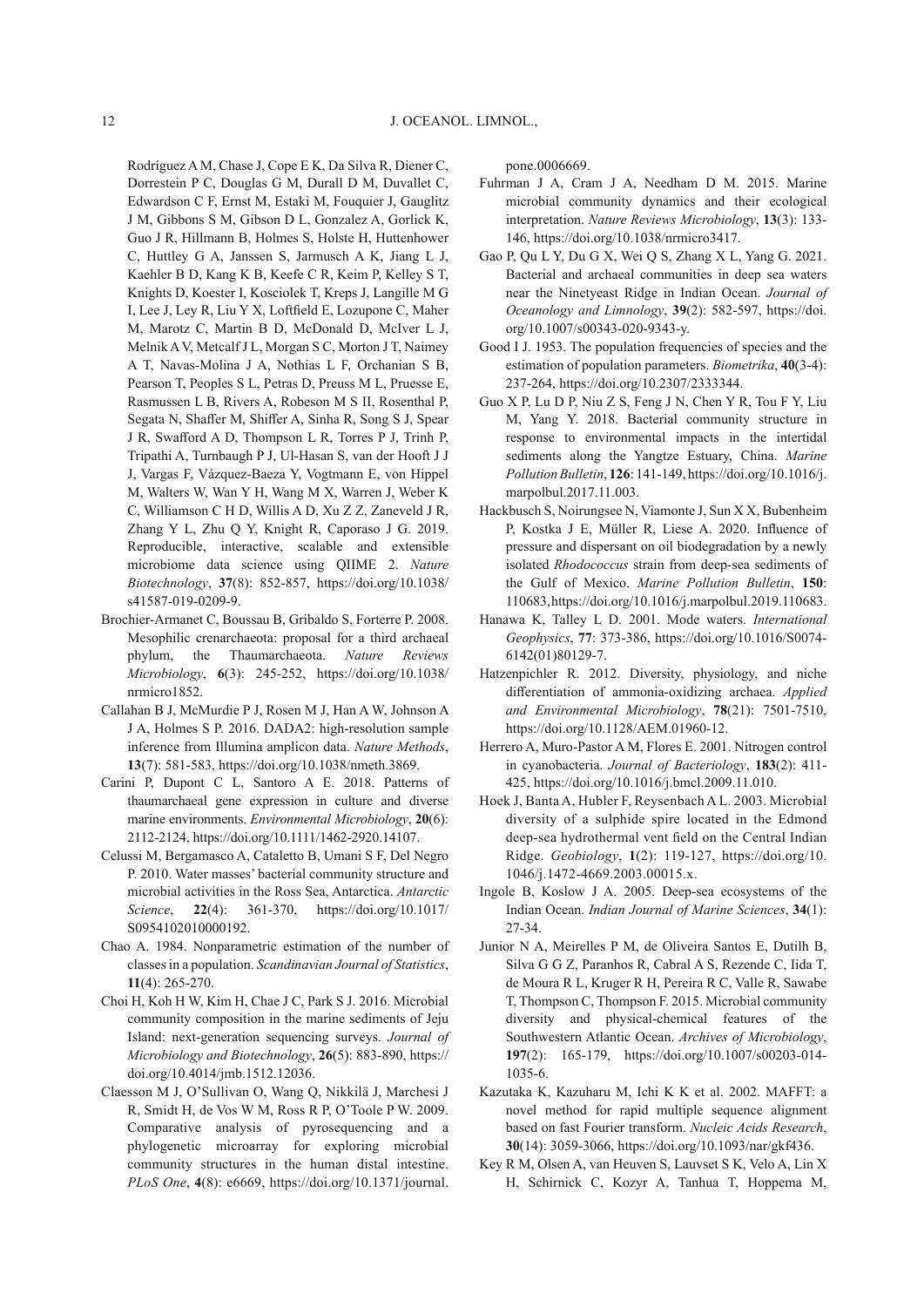Jutterström S, Steinfeldt R, Jeansson E, Ishii M, Perez F F, Suzuki T. 2015. Global Ocean Data Analysis Project, Version 2 (GLODAPv2), ORNL/CDIAC-162, NDP-P093. Carbon Dioxide Information Analysis Center, Oak Ridge National Laboratory, US Department of Energy, Oak Ridge, Tennessee.

- Khandeparker R, Meena R M, Deobagkar D. 2014. Bacterial diversity in deep-sea sediments from Afanasy Nikitin Seamount, equatorial Indian Ocean. *Geomicrobiology Journal* , **31** (10): 942-949, https://doi.org/10.1080/014904 51.2014.918214.
- Kõljalg U, Nilsson R H, Abarenkov K, Tedersoo L, Taylor A F S, Bahram M, Bates S T, Bruns T D, Bengtsson-Palme J, Callaghan T M, Douglas B, Drenkhan T, Eberhardt U, Dueñas M, Grebenc T, Griffith G W, Hartmann M, Kirk P M, Kohout P, Larsson E, Lindahl B D, Lücking R, Martín M P, Matheny P B, Nguyen N H, Niskanen T, Oja J, Peay K G, Peintner U, Peterson M, Põldmaa K, Saag L, Saar I, Schüßler A, Scott J A, Senés C, Smith M E, Suija A, Taylor D L, Telleria M T, Weiss M, Larsson K H. 2013. Towards a unified paradigm for sequence-based identification of fungi. *Molecular Ecology*, 22(21): 5271-5277, https://doi.org/10.1111/mec.12481.
- Korlević M, Ristova P P, Garić R, Amann R, Orlić S. 2015. Bacterial diversity in the South Adriatic Sea during a strong, deep winter convection year. *Applied and Environmental Microbiology* , **81** (5): 1715-1726, https:// doi.org/10.1128/AEM.03410-14.
- Krishna K S, Rao D G, Raju L V S, Chaubey A K, Shcherbakov V S, Pilipenko A I, Murthy I V R. 1999. Paleocene onspreading-axis hotspot volcanism along the Ninetyeast Ridge: an interaction between the Kerguelen hotspot and the Wharton spreading center. *Journal of Earth System Science* , **108** (4): 255-267, https://doi.org/10.1007/ BF02840503.
- Kuchi N, Khandeparker L. 2020. Influence of salinity stress on bacterial diversity from a marine bioinvasion perspective: evaluation through microcosm experiments. *Current Science* , **119** (3): 507-525, https://doi.org/10.18520/cs/ v119/i3/507-525.
- Lauvset S K, Key R M, Olsen A, van Heuven S, Velo A, Lin X H, Schirnick C, Kozyr A, Tanhua T, Hoppema M, Jutterström S, Steinfeldt R, Jeansson E, Ishii M, Perez F F, Suzuki T, Watelet S. 2016. A new global interior ocean mapped climatology: the 1°×1° GLODAP version 2. *Earth System Science Data* , **8** (2): 325-340, https://doi. org/10.5194/essd-8-325-2016.
- Legendre P, Legendre L. 1998. Numerical Ecology. 2<sup>nd</sup> edn. Elsevier, Amsterdam.
- Li W, Wang M M, Burgaud G, Yu H M, Cai L. 2019a. Fungal community composition and potential depth-related driving factors impacting distribution pattern and trophic modes from epi- to abyssopelagic zones of the western Pacific Ocean. *Microbial Ecology*, **78**(4): 820-831, https:// doi.org/10.1007/s00248-019-01374-y.
- Li Y T, Zhu X Y, Zhang W M, Zhu D C, Zhou X J, Zhang L K. 2019b. Archaeal communities in the deep-sea sediments

of the South China Sea revealed by Illumina highthroughput sequencing. *Annals of Microbiology* , **69** (8): 839-848, https://doi.org/10.1007/s13213-019-01477-4.

- Liu Q F, Li J T, Wei B B, Zhang X Y, Zhang L, Zhang Y Z, Fang J S. 2016. *Leeuwenhoekiella nanhaiensis* sp. nov., isolated from deep-sea water. *International Journal of Systematic and Evolutionary Microbiology* , **66** (3): 1352- 1357, https://doi.org/10.1099/ijsem.0.000883.
- Lovejoy C, Massana R, Pedrós-Alió C. 2006. Diversity and distribution of marine microbial eukaryotes in the Arctic Ocean and adjacent seas. *Applied and Environmental Microbiology* , **72** (5): 3085-3095, https://doi.org/10.1128/ AEM.72.5.3085-3095.2006.
- Maity J P, Chen C Y, Nath B, Bundschuh J, Bhattacharya P. 2012. Geothermal arsenic in Taiwan: geochemistry and microbial diversity. *In*: Ng J C, Noller B N, Naidu R, Bundschuh J, Bhattacharya P eds. Understanding the Geological and Medical Interface of Arsenic. Taylor & Francis Group, London. p.483-485.
- Martin M. 2011. Cutadapt removes adapter sequences from high-throughput sequencing reads. *EMBnet Journal* , **17** (1): 10-12, https://doi.org/10.14806/ej.17.1.200.
- Medina-Silva R, De Oliveira R R, Pivel M A G, Borges L G A, Simão T L L, Pereira L M, Trindade F J, Augustin A H, Valdez F P, Eizirik E, Utz L R P, Groposo C, Miller D J, Viana A R, Ketzer J M M, Giongo A. 2018. Microbial diversity from chlorophyll maximum, oxygen minimum and bottom zones in the southwestern Atlantic Ocean. *Journal of Marine Systems* , **178** : 52-61, https://doi. org/10.1016/j.jmarsys.2017.10.008.
- Nagano Y, Nagahama T. 2012. Fungal diversity in deep-sea extreme environments. *Fungal Ecology* , **5** (4): 463-471, https://doi.org/10.1016/j.funeco.2012.01.004.
- Olsen A, Key R M, van Heuven S, Lauvset S K, Velo A, Lin X H, Schirnick C, Kozyr A, Tanhua T, Hoppema M, Jutterström S, Steinfeldt R, Jeansson E, Ishii M, Pérez F F, Suzuki T. 2016. The global ocean data analysis project version 2 (GLODAPv2) — an internally consistent data product for the world ocean. *Earth System Science Data* , **8** (2): 297-323, https://doi.org/10.5194/essd-8-297-2016.
- Orsi W D, Smith J M, Liu S T, Liu Z F, Sakamoto C M, Wilken S, Poirier C, Richards T A, Keeling P J, Worden A Z, Santoro A E. 2016. Diverse, uncultivated bacteria and archaea underlying the cycling of dissolved protein in the ocean. *ISME Journal* , **10** (9): 2158-2173, https://doi. org/10.1038/ismej.2016.20.
- Park P K. 1969. A practical handbook of seawater analysis. Fisheries Research Board of Canada Bulletin 167. J. D. H. Strickland, T. R. Parsons. *The Quarterly Review of Biology* , **44** (3): 327.
- Park S J, Kim J G, Jung M Y, Kim S J, Cha I T, Ghai R, Martín-Cuadrado A B, Rodríguez-Valera F, Rhee S K. 2012. Draft genome sequence of an ammonia-oxidizing archaeon, " *Candidatus Nitrosopumilus sediminis* " AR2, from Svalbard in the Arctic Circle. *Journal of Bacteriology* , **194** (24): 6948-6949, https://doi.org/10.1128/JB.01869- 12.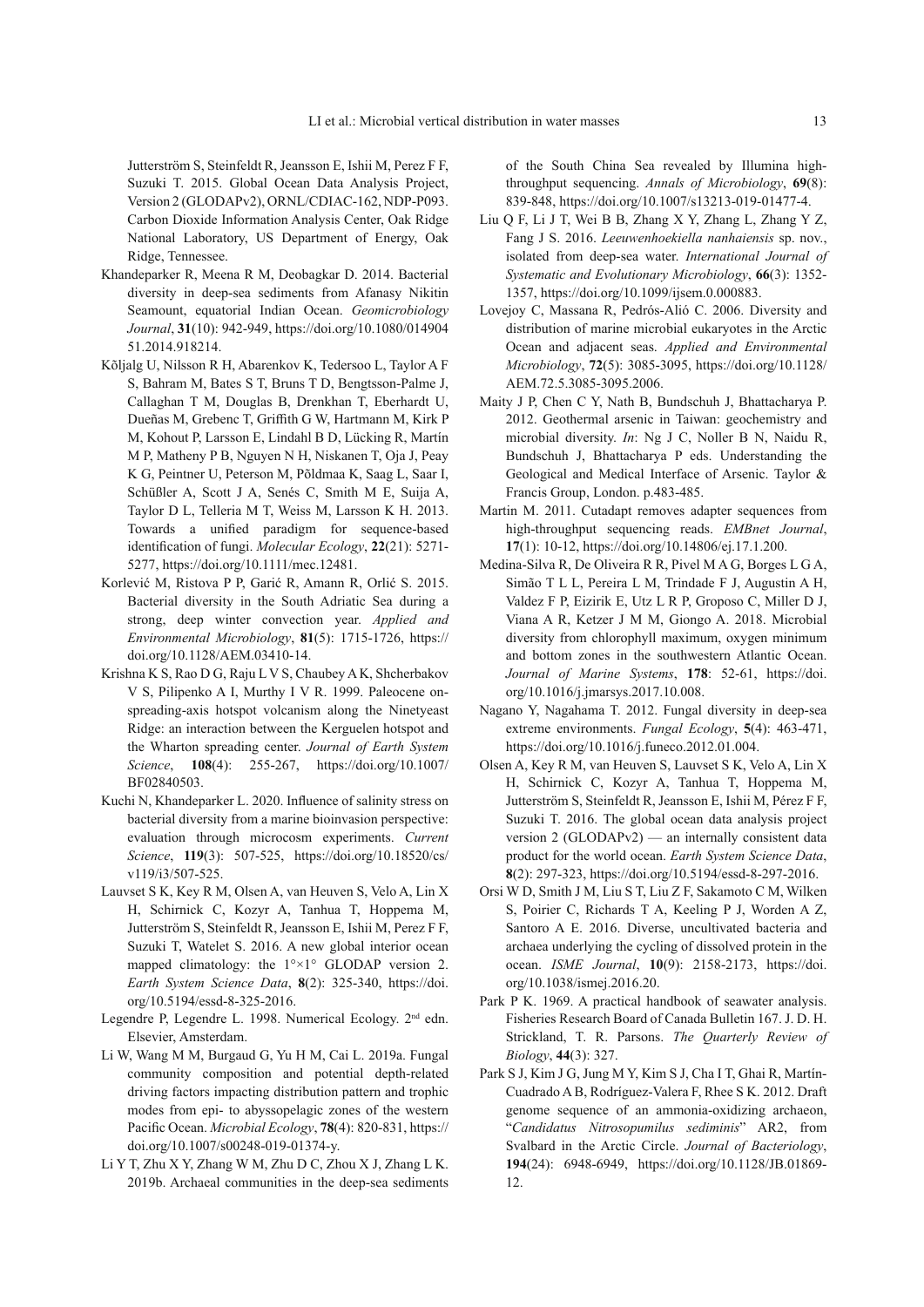- Pereira O, Hochart C, Auguet J et al. 2019. Genomic ecology of Marine Group II, the most common marine planktonic Archaea across the surface ocean. *MicrobiologyOpen*, **8** (9): e00852, https://doi.org/10.1002/mbo3.852.
- Pester M, Schleper C, Wagner M. 2011. The Thaumarchaeota: an emerging view of their phylogeny and ecophysiology. *Current Opinion in Microbiology* , **14** (3): 300-306, https:// doi.org/10.1016/j.mib.2011.04.007.
- Picard A, Daniel I. 2013. Pressure as an environmental parameter for microbial life—a review. *Biophysical Chemistry* , **183** : 30-41, https://doi.org/10.1016/j.bpc. 2013.06.019.
- Pielou E C. 1966. The measurement of diversity in different types of biological collections. *Journal of Theoretical Biology* , **13** : 131-144, https://doi.org/10.1016/0022- 5193(66)90013-0.
- Pires A C C, Cleary D F R, Almeida A, Cunha Â, Dealtry S, Mendonça-Hagler L C S, Smalla K, Gomes N C M. 2012. Denaturing gradient gel electrophoresis and barcoded pyrosequencing reveal unprecedented archaeal diversity in mangrove sediment and rhizosphere samples. *Applied and Environmental Microbiology* , **78** (16): 5520-5528, https://doi.org/10.1128/AEM.00386-12.
- Pommier T, Canbäck B, Riemann L, Boström K H, Simu K, Lundberg P, Tunlid A, Hagström Å. 2007. Global patterns of diversity and community structure in marine bacterioplankton. *Molecular Ecology*, 16(4): 867-880, https://doi.org/10.1111/j.1365-294X.2006.03189.x.
- Price M N, Dehal P S, Arkin A P. 2009. FastTree: computing large minimum evolution trees with profiles instead of a distance matrix. *Molecular Biology and Evolution* , **26** (7): 1641-1650, https://doi.org/10.1093/molbev/msp077.
- Qian G, Wang J, Kan J J, Zhang X D, Xia Z Q, Zhang X C, Miao Y Y, Sun J. 2018. Diversity and distribution of anammox bacteria in water column and sediments of the eastern Indian Ocean. *International Biodeterioration & Biodegradation* , **133** : 52-62, https://doi.org/1016/j. ibiod.2018.05.015.
- Qin H M, Gao D K, Zhu M L, Li C, Zhu Z L, Wang H B, Liu W D, Tanokura M, Lu F P. 2020. Biochemical characterization and structural analysis of ulvan lyase from marine *Alteromonas* sp. reveals the basis for its salt tolerance. *International Journal of Biological Macromolecules* , **147** : 1309-1317, https://doi. org/10.1016/j.ijbiomac.2019.10.095.
- Ramirez-Llodra E, Brandt A, Danovaro R, De Mol B, Escobar E, German C R, Levin L A, Arbizu P M, Menot L, Buhl-Mortensen P, Narayanaswamy B E, Smith C R, Tittensor D P, Tyler P A, Vanreusel A, Vecchione M. 2010. Deep, diverse and definitely different: unique attributes of the world's largest ecosystem. *Biogeosciences*, 7(9): 2851-2899, https://doi.org/10.5194/bg-7-2851-2010.
- Reintjes G, Tegetmeyer H E, Bürgisser M, Orlić S, Tews I, Zubkov M, Voß D, Zielinski O, Quast C, Glöckner F O, Amann R, Ferdelman T G, Fuchs B M. 2019. On-site analysis of bacterial communities of the ultraoligotrophic south Pacific gyre. *Applied and Environmental*

*Microbiology* , **85** (14): e00184-19, https://doi.org/10.1128/ AEM.00184-19.

- Rosling A, Cox F, Cruz-Martinez K, Ihrmark K, Grelet G A, Lindahl B D, Menkis A, James T Y. 2011. Archaeorhizomycetes: unearthing an ancient class of ubiquitous soil fungi. *Science* , **333** (6044): 876-879, https://doi.org/10.1126/science.1206958.
- Rosling A, Timling I, Taylor L. 2013. Archaeorhizomycetes: patterns of distribution and abundance in soil. *In*: Horwitz B, Mukherjee P, Mukherjee M, Kubicek C eds. Genomics of Soil- and Plant-Associated Fungi. Springer, Berlin, Heidelberg. p.333-349, https://doi.org/10.1007/978-3- 642-39339-6\_14.
- Sayed A M, Hassan M H A, Alhadrami H A, Hassan H M, Goodfellow M, Rateb M E. 2020. Extreme environments: microbiology leading to specialized metabolites. *Journal of Applied Microbiology* , **128** (3): 630-657, https://doi. org/10.1111/jam.14386.
- Segata N, Izard J, Waldron L, Gevers D, Miropolsky L, Garrett W S, Huttenhower C. 2011. Metagenomic biomarker discovery and explanation. *Genome Biol.* , **12** : R60, https://doi.org/10.1186/gb-2011-12-6-r60.
- Shannon C E. 1948. A mathematical theory of communication. *The Bell System Technical Journal* , **27** (4): 623-656, https://doi.org/10.1002/j.1538-7305.1948.tb00917.x.
- Simpson E H. 1949. Measurement of diversity. Nature, **163** (4148): 688, https://doi.org/10.1038/163688a0.
- Singh P, Raghukumar C, Verma P, Shouche Y. 2011. Fungal community analysis in the deep-sea sediments of the central Indian basin by culture-independent approach. *Microbial Ecology* , **61** (3): 507-517, https://doi.org/10. 1007/s00248-010-9765-8.
- Sinha R K, Krishnana K P, Thomas F A, Binish M B, Mohan M, Kurian P J. 2019. Polyphasic approach revealed complex bacterial community structure and function in deep sea sediment of ultra-slow spreading Southwest Indian Ridge. *Ecological Indicators* , **96** : 50-51, https:// doi.org/10.1016/j.ecolind.2018.08.063.
- Sunagawa S, Coelho L P, Chaffron S, Kultima J R, Labadie K, Salazar G, Djahanschiri B, Zeller G, Mende D R, Alberti A, Cornejo-Castillo F M, Costea P I, Cruaud C, d'Ovidio F, Engelen S, Ferrera I, Gasol J M, Guidi L, Hildebrand F, Kokoszka F, Lepoivre C, Lima-Mendez G, Poulain J, Poulos B T, Royo-Llonch M, Sarmento H, Vieira-Silva S, Dimier C, Picheral M, Searson S, Kandels-Lewis S, Tara Oceans coordinators, Bowler C, de Vargas C, Gorsky G, Grimsley N, Hingamp P, Iudicone D, Jaillon O, Not F, Ogata H, Pesant S, Speich S, Stemmann L, Sullivan M B, Weissenbach J, Wincker P, Karsenti E, Raes R, Acinas S G, Bork P. 2015. Structure and function of the global ocean microbiome. *Science* , **348** (6237): 1261359, https:// doi.org/10.1126/science.1261359.
- Sverdrup H U, Johnson M W, Fleming R H. 1942. The Oceans: Their Physics, Chemistry, and General Biology. Prentice-Hall, New York.
- Uraibi H S, Midi H, Rana S. 2017. Selective overview of forward selection in terms of robust correlations.